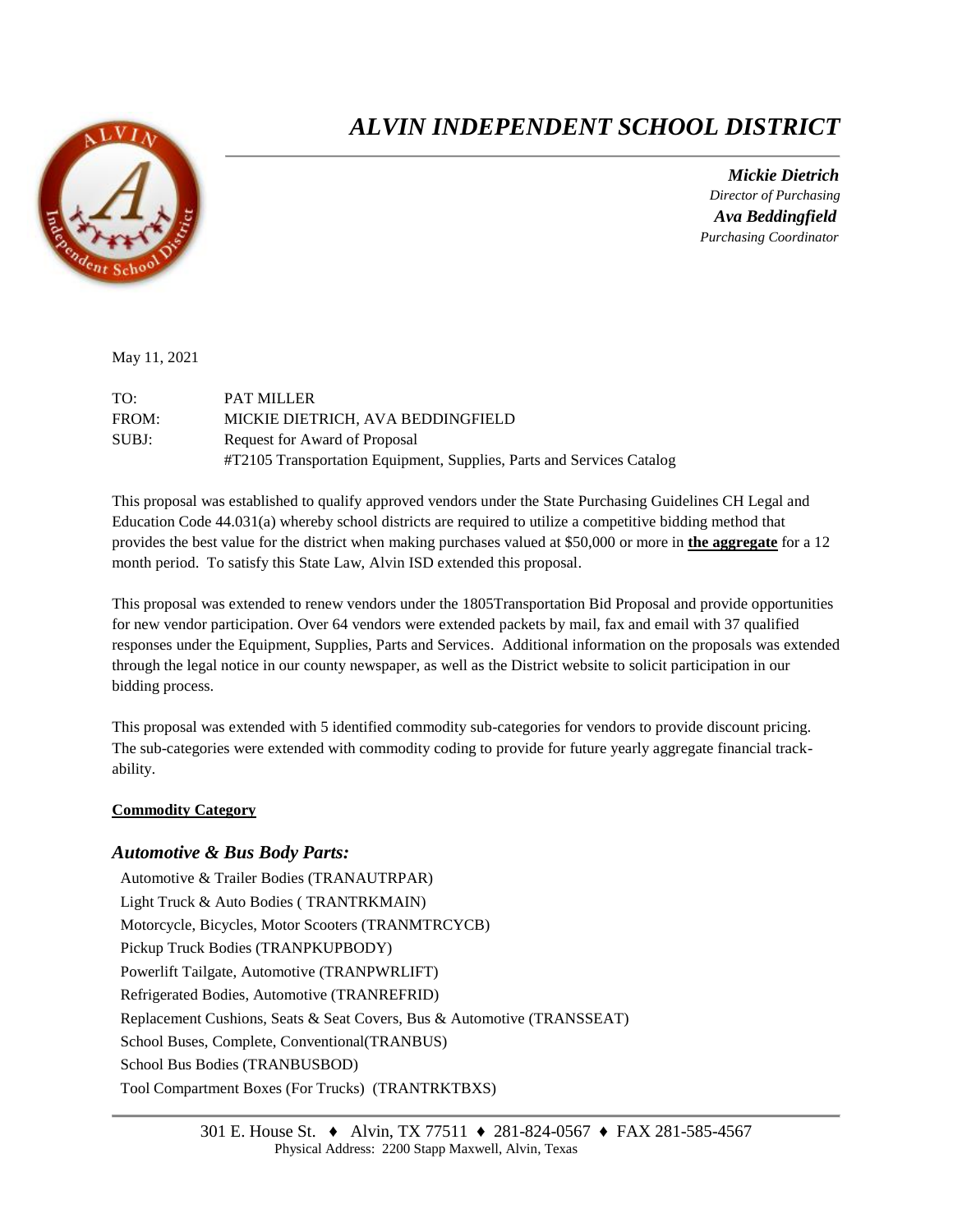Trailer Bodies & Parts (TRANTRAILE) Class 1 Trucks (6,000 LB GVWR)(TRANTRUCK1) Class 2 Trucks (6,001 – 10,000 (TRANTRUCK2) Truck Bed Liners (TRANBEDLNRS) Trucks (Over One Ton Capacity (TRANTRK>TON) Wheelchair Lift & Accessories, Vehicle Mounted (TRANWHEELC)

# *Automotive Equipment & Tools:*

Air Powered Shop Tools, Regulators & Parts (TRANAIRTOOL) AM/FM Transmitter, Broadcast (TRANAMFMTRA) Battery Chargers & Testers, Automotive (TRANBATCHRG) Brake Bench Stands (TRANBRAKBENCH) Cleaning & Washing Equipment, Steam, Cold & Hot Water Pressure & Jet Types, Portable & Stationary (TRANEQPWASH) Diagnostic Instrument System for Vehicle Emission Testing (TRANDIAGNOS) Flush & Fill Equipment & Tools (For Automatic Transmissions, Cooling Systems, Power Steering) (TRANFLUSH) Jacks, Safety Stand, Portable Cranes & Parts (For Automobile, Trailers, Trucks & Transmissions) (TRANJACKSTD) Lifts & Hoists, Floor Type, Electric, Hydraulic or Pneumatic (TRANLIFTHOI) Lubrication Equipment, Guns, Hoses, Fittings, Lubricators, Oil Pumps, Etc. (Including Oil Filters) (TRANLUBEQP) Parts Washing Equipment Including Air Agitated & Pump Agitated (TRANPARTWA) Reclamation Equipment, Automotive (Including Refrigerant Recovery) (TRAMRECLAIM) Transportation Small Powered & Non- Powered Hand Tools (Drills, Wrenches, Files, Etc.) (TRANTOOLS)

# *Automotive Lubricants:*

Miscellaneous Automotive Greases & Lubricants (TRANGREASE) Oil, Automotive Engine (TRANOILENG) Oil, Automotive Transmission (TRANOILTRAN) Oil, Lubricating, Differential & Gear Lubricants (TRANOILLUBE) Synthetic Petroleum Products(TRANSYNPETR)

## *Parts:*

Air Conditioners & Parts, Transportation (TRANACPARTS) Antennas & Accessories (TRANANTENN) Automotive Fans (TRANFANS) Automobile, Police & Security Equipment (TRANPOLEQUP) Automotive Equipment & Accessories (TRANAUTOEQ) Automotive & Trailer Equipment (TRANAUTREQU) Automobile, Police & Security Equipment (TRANPOLEQUP) Batteries for Electric Vehicles (Including Recycled Types) (TRANBATTVEH) Bolts, Automotive (TRANAUTBOLT)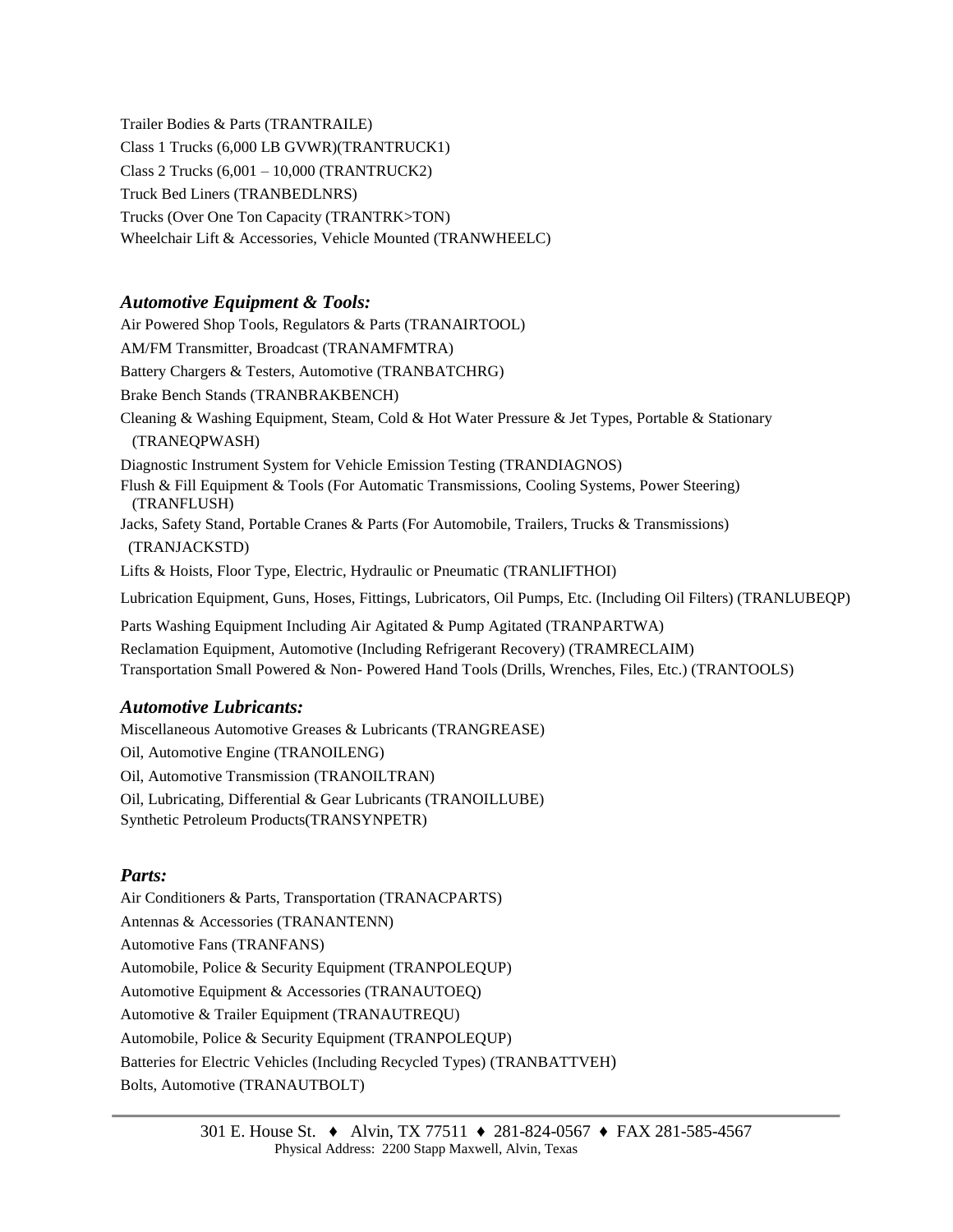Brakes, Repairs & Replacement (Not Electric Controller) (TRANBRAKE) Brushes & Cleaning Compounds, Automotive Cleaning (TRANBRUSCMP) Cooling System, Radiators, Complete & Cores, Thermostats, Water pumps, Etc. (TRANCOOLSYS) Electrical, Alternator/Generator, Battery, Ignition System, Lights, Etc. (TRANELECSRV) Electrical Accessories, Alternators, Ammeters, Distributors, Generators, Regulators, Starters Etc. (TRANALTERNA) Electrical Chassis – Gauges (TRANGUAGES) Electrical Parts (Not Ignition) (Not Otherwise Classified) Transportation (TRANOTHRELE) Emergency Kits for Vehicles Including First Aid Kits, Tools, Etc. (TRANEMERKIT) Engine Controls (Electronic) Sensors, Computer, Etc. (TRANSENSORS) Engine Parts (TRANENGPART) Engines, Diesel (Automotive) & Replacement Parts (TRANDIESENGINE) Engines, Gasoline, Complete Short Block & Parts (TRANENGINE) Filters, Air, Fuel, Oil, Power Steering, Transmission, Water & PCV Valves (TRANFILTERS) Remanufactured Engines, Transmissions (TRANREMANU) Front End Alignment Parts & Accessories (TRANALIGN) Fuel System, Carburetors & Kits, Fuel Pumps, Tanks & Caps Etc. (TRANFUELSYS) Golf Cart Repair Parts (TRANGOLFCART) Hose & Hose Fittings, Brake, Heater, Radiator, Vacuum, Washer, Wiper, Etc. (TRANHOSES) Hydraulics (pump, Hydraulic Motor, Valves, Gauges, Etc.) (TRANHYDRAUL) Ignition System, Coils, Condensers, Points, Rotors, Spark Plug Wires, Etc. (TRANIGNITIO) Lights & Lens, Automotive (Not Otherwise Classified) (TRANLIGHTS) Miscellaneous Automotive Hoses & Accessories (TRANHOSES) Miscellaneous Automotive Parts & Accessories (TRANMISCPART) Miscellaneous Automotive Truck Belts (TRANBELTS) Transportation Miscellaneous Parts (TRANMISCPART ) Power & Drive Train Components & Parts (TRANPWRTRN) Radio, AM/FM Transmitters & Digital Broadcast (TRANRADAMFM) Radio Antennas & Accessories (Radio Only), Brackets, Masts, Mounts, Rotators, Standoffs, Etc. (TRANRADANT) Radio, Emergency Radio/Telephone Systems (911 Dispatch, Etc) Including Accessories (TRANEMERRAD) Radio, Two-Way Radio Receivers, Transmitters, Transceivers: Mobile & Base Station (Audio Transfer) (TRANTWOWAY) Two-Way Radio Supplies, Parts & Accessories (TRANTWOPARTS) Radio, Miscellaneous Radio Parts & Supplies (TRANRADMISC) Recycled Automotive Accessory Items (TRANRECYC) Recycled Automotive Parts (TRANRECYC) Re-Manufactured Engine, Transmissions, Differentials & Rear Axle Assemblies (TRANREMANF) Repair Parts, Light Truck, Auto (TRANREPAIR) Repair Parts, School Bus (TRANBUSPARTS) Safety Belts & Restraint Systems(TRANSAETYBELT) Seals & O-Rings, Transportation (TRANORING) Signage, Lettering for Destination/Route, Transportation(TRANRTESIGN) Springs, Leaves, Suspensions, Etc. (Including Sway Bars) (TRANSPRING)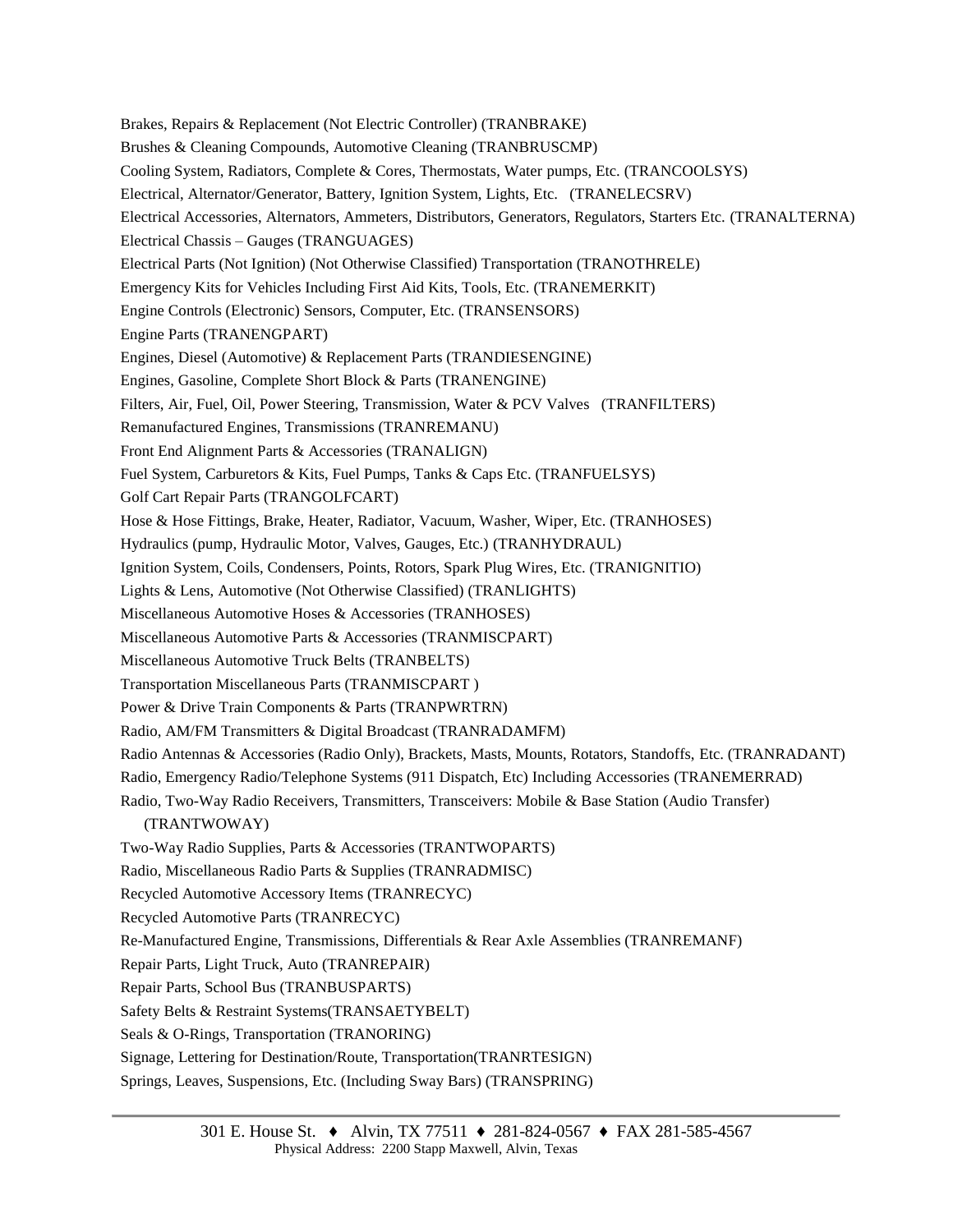Steering Components & Parts (TRANSTEER) Suspension, Axles, Springs, Steering, Etc. (TRANSUSP) Tires & Tubes (TRANTIRES) Traffic Signs (TRANSIGNS) Transmission, Standard & Automatic (Including Clutch Assemblies & Parts (TRANTRANSM) Upholstery Maintenance & Repair in House (TRANUPHOLST) Wheel Bearings & Seals (TRANWHEEL)

## **Commodity Category**

#### *Services:*

Alarm Services, Transportation Parts (TRANALARMSRV) Alignment & Wheel Balancing (Including Front End Repair) (TRANALIGNWB) Automobile Vehicle Maintenance & Repair (Not Otherwise Classified) Outside Service (RANMAINREP) Automobile Body & Frame Work (Including Undercoating) (TRANBODYFRA) Automotive Machine Shop Services Outside Services (TRANMACHING) Automotive Welding Services, Outside Services (TRANWELD) Buses, School & Mass Transit, Maintenance & Repair (TRANBUSMAINT) Exhaust System Maint. & Repair (TRANEXHAUST) Glass Replacement & Repair Services, Windshield & Window (Including Window Tinting (TRANGLASS) Miscellaneous Traffic Control (TRANTRAFMAR) Parts Washing Services, Outside Services (TRANPARTWAS) Rebuilt Engines (Engines, Belts, Heads, Intake, Rebuilding, Etc.) Outside Services (TRANREBUILTENG) Security/Safety Consulting Hazardous Waste (Spill Prevention Plan Every 5 Years) (TRANSAFESEC) Tank, Mobile, Portable, Stationary, Storage, Etc Maintenance & Repair (Includes Re-Lining) (TRANTANKS) Tractor, Truck, Van an Car Rental or Lease (To Include All Applicable Insurance & Fees in Cost of Rental Or Lease (TRANRENTAL) Transportation, Drug Testing (TRANDRGTEST) Transportation – Area Student (TRANSTUD) Truck Maintenance & Repair, Heavy (TRANMANTREP) Trucks (Over One Ton Capacity (TRANTRK>TON) Vehicle Inspection & Testing Services (Emissions, Etc.) (TRANINSPECT) Vehicle Painting (TRANPAINT) Vehicle Road Services (Including Mobile Repair) Outside Services (TRANMBLREP) Vehicle Washing, Waxing, Polishing, Steam Cleaning Disinfecting, Etc. (TRANVEHWASH) Waste Disposal of Used Oil Filters/Used Anti-Freeze (TRANWASTEDISP)

The total yearly expenditure are not guaranteed for the term of the contract to any one vendor as award is requested as a non-exclusive award contract. Some of the contract awarded vendors were also approved through state cooperatives.

A non-exclusive award is requested to allow each participating vendor to supply discounts off catalog pricing and company price quote requests, to meet our campuses and departments classroom needs at the lowest practical price